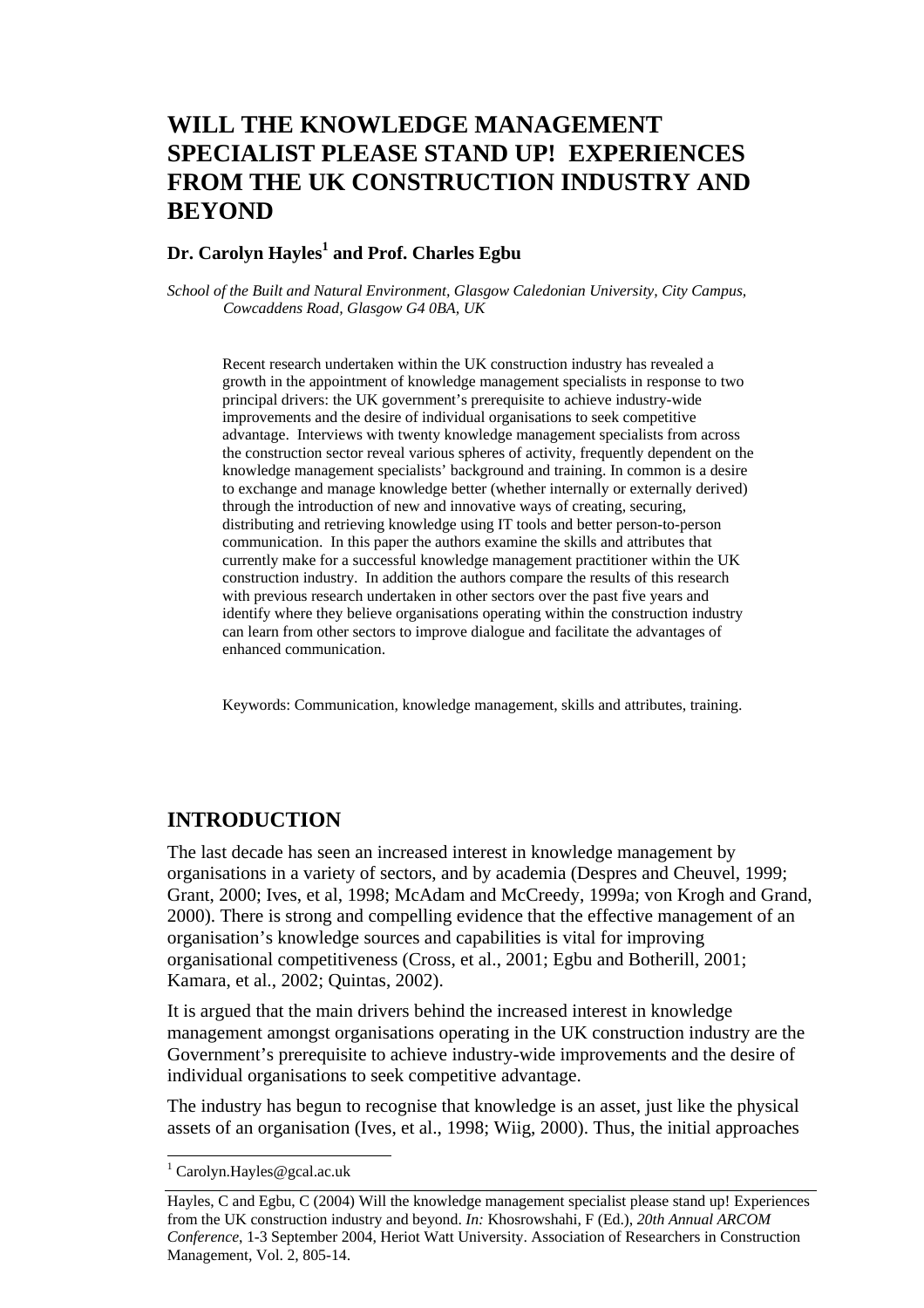to knowledge management, which focussed on managing and making more efficient use of an organisations' 'intellectual capital'. However, the current focus appears to be in developing knowledge management initiatives which take account of both the existing knowledge assets and, the processes and capabilities of an organisation. This has lead, in recent times, to the appointment of knowledge management specialists, individuals charged with implementing these initiatives.

It is important for knowledge management initiatives to aim to tap into the existing knowledge in an organisation. Competences and capabilities (unlike resources) are unique to each organisation, and so are the sources of competitive advantage (Grant, 1991). In addition to generating new knowledge, these knowledge-focused activities aim to tap into an organisation's existing knowledge by introducing new systems which exploit and enhance the processes and capabilities already in place in order to gain competitive advantage. In this paper we look at those individuals who are charged with developing knowledge-focused activities within organisations operating in the UK construction industry and examine who they are, what they are doing, and where the support for and resistance to their task is generated.

# **KNOWLEDGE-FOCUSED ACTIVITIES**

Previous research undertaken by Ruggles (1998) determined 8 categories of knowledge-focused activities:

- Generating new knowledge;
- Accessing valuable knowledge from outside sources;
- Using accessible knowledge in decision making;
- Embedding knowledge in processes, products and/or services;
- Representing knowledge in documents, databases and software;
- Facilitating knowledge growth through culture and incentives;
- Transferring existing knowledge into other parts of the organisation; and
- Measuring the value of knowledge assets and/or impact of knowledge management.

Ruggles obtained these eight categories in 1997 by interviewing 431 US and European Organisations from an assortment of industry sectors, asking them what they were doing to manage knowledge, what they could be doing to manage knowledge and what were the greatest barriers to managing knowledge.

He identified the four principle examples of knowledge management efforts underway:

- Intranet development;
- Data warehousing the creation of knowledge repositories (an organisation's "what we know");
- Decision-support tools; and
- Groupware (to encourage/enable collaboration).

Ruggles (1998) also identified a should-do list (intended knowledge management initiatives still to be put in place):

Mapping sources of internal expertise;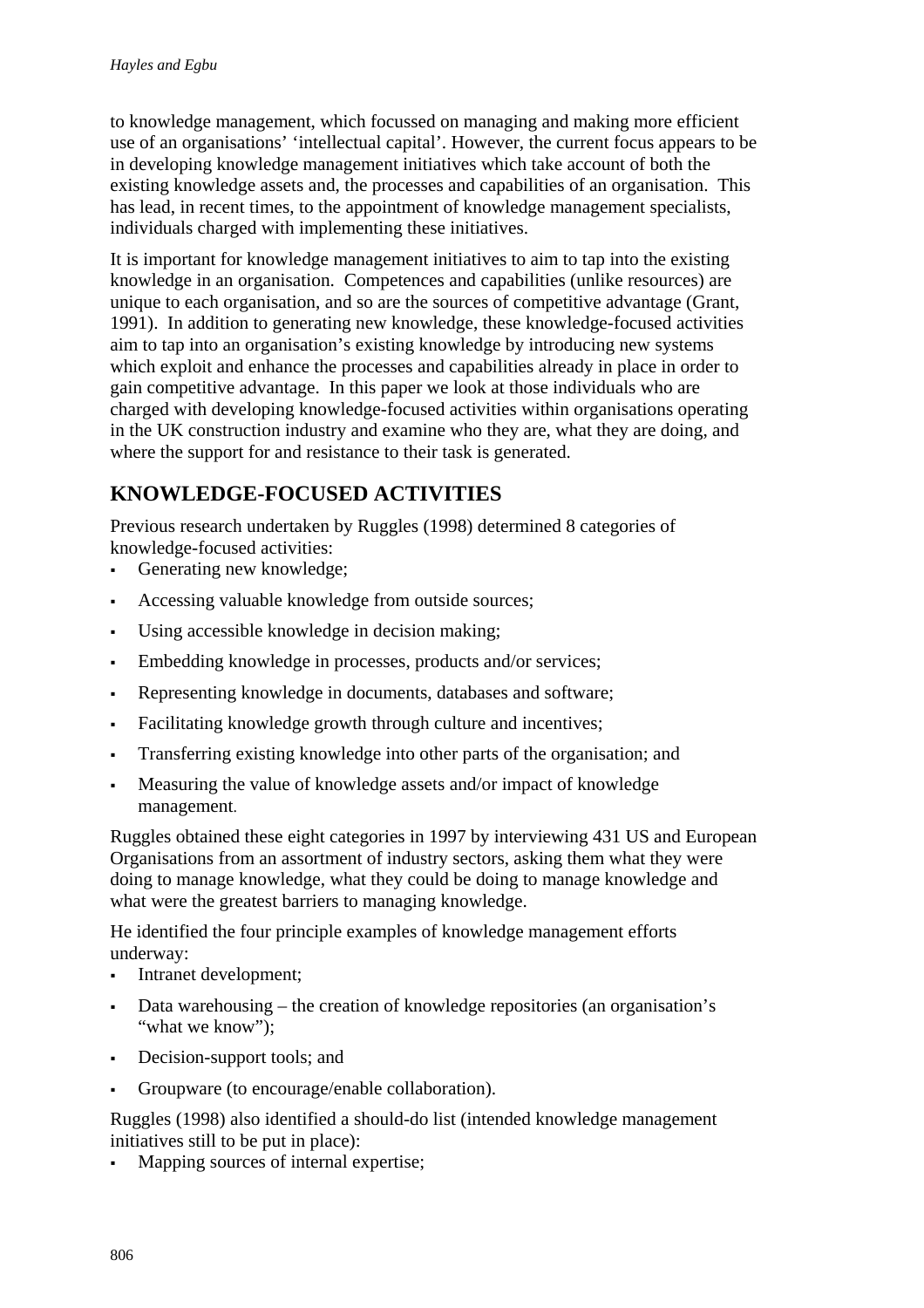- Creating networks of knowledge workers; and
- Establishing new knowledge roles e.g. Knowledge Management Specialists or Chief Knowledge Officers.

In this paper we also present results of research undertaken to determine what the construction industry in the UK is currently doing to manage knowledge; the nature of knowledge management initiatives adopted. In doing this we establish to what extent the knowledge management specialists interviewed have worked with their organisations to develop the four principle examples of knowledge management identified in other industries, and also determine whether these organisations are anywhere near implementing the 'to-do' list Ruggles identified in 1997.

## **THE INTERVIEWS**

Knowledge management specialists from twenty organisations operating in the UK construction industry were interviewed for this research. These twenty interviews took place over a three month period between December 2003 and March 2004. The interview followed a set of pre-determined criteria. In this paper we look at outcomes relating to the knowledge management specialists' background training and education; key skills and attributes; challenges and opportunities; and perceived importance attached to their position within their organisation and the industry as a whole.

## **KEY OUTCOMES**

## **Background training and education**

85% of all knowledge management specialists interviewed were professionals, the majority of whom were educated to degree level with some post graduate training for example engineering, architecture, project management, most of who had worked their way up through their respective organisations, having gained skills and contacts along the way.

As a result the following benefits were identified:

- Awareness of organisational structure and practices; and
- Seniority and respect help to get the job done.

The other 15% were less senior, with limited knowledge of the industry, but some experience in the application of knowledge management tools and techniques. Figure 1 shows the variation in backgrounds that construction knowledge management specialists have. Of the 20 interviewed, 40% were engineers by training (principally civil and structural, although mechanical and electrical engineers were also represented).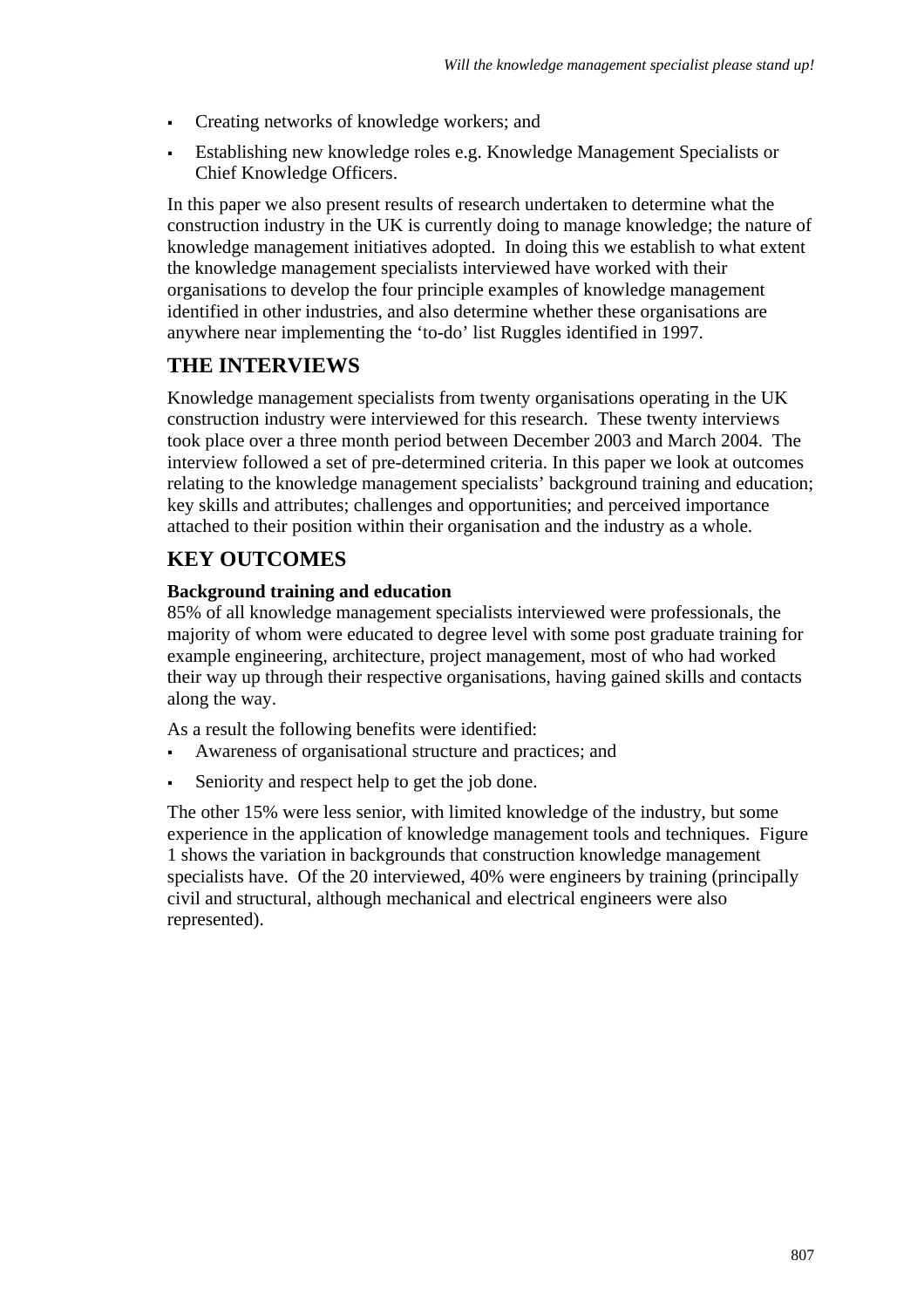



## **Key skills and attributes of a knowledge management specialist**

The knowledge management specialists were in agreement that the following competences, skills and attributes are essential:

- Interpersonal skills (particularly effective communication); and
- **IT literacy.**

These can be further broken down into key competences and skills required (Figure 2) and personal attributes desired (Figure 3) in order to do the job. Figures 2 & 3 therefore outline what many interviewed believed to be essential for successful knowledge management.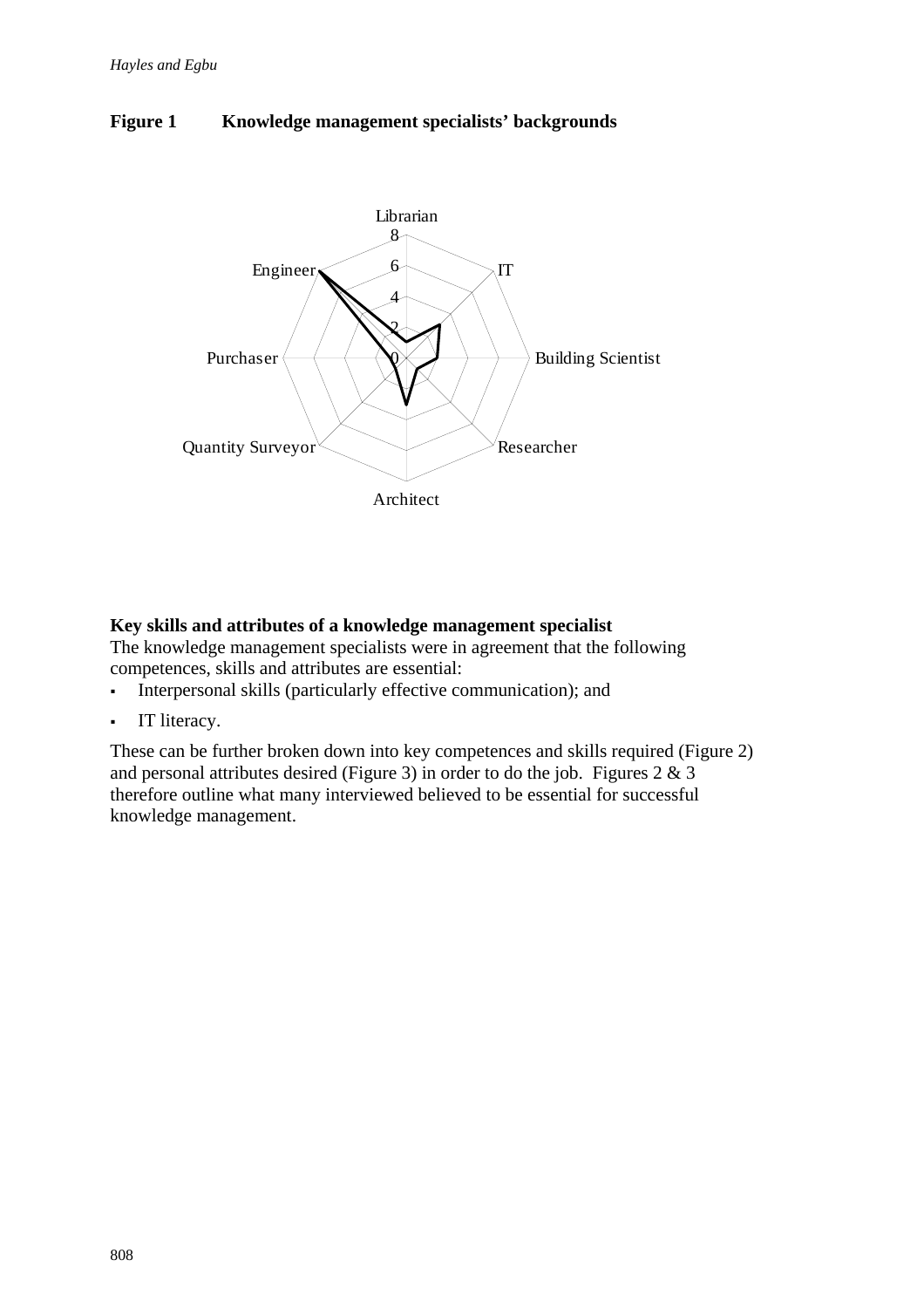#### **Figure 2 Key competences and skills**



Knowledge of the industry and preferably in-house experience were frequently seen as an advantage by some and essential by others.

#### **Figure 3 Personal attributes**



However, it is believed that, regardless of the knowledge management specialist's background and training, it is essential that they exhibit a good number if not all of the personal attributes, skills and competencies identified above in order to excel and overcome the challenges they face.

#### **Challenges and opportunities**

The interviewees were asked to describe challenges they faced, the factors that may work against them. The following summarises the key challenges presented:

- Colleagues reluctance to contribute KM needs 'buy-in' across the organisation;
- Time and cost constraints;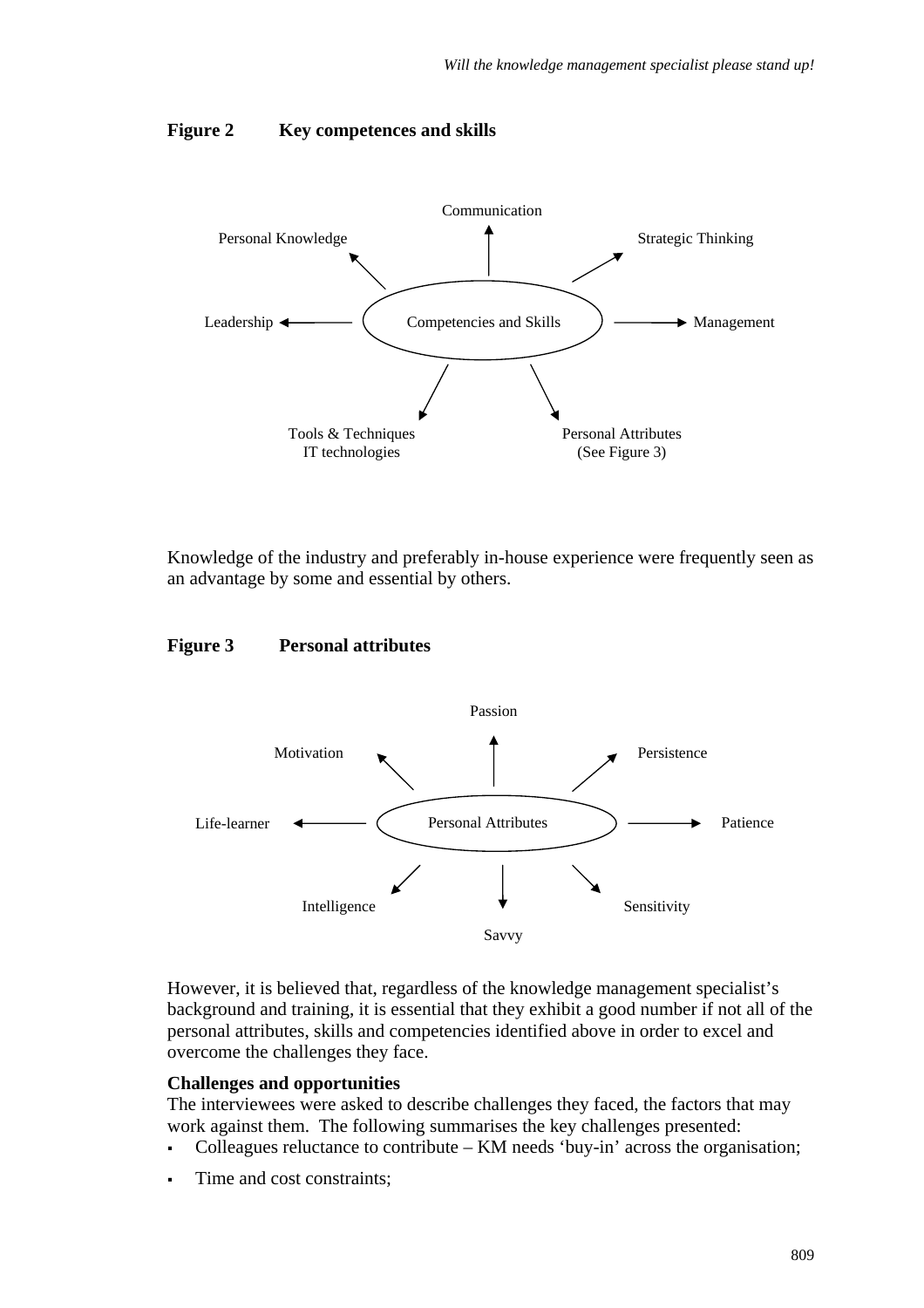- Old culture being afraid to ask and seek information;
- Tangible demonstration of value during the early days/months;
- Failure of colleagues to see beyond individual project;
- Failure of colleagues to see the benefits of knowledge sharing (as individuals, as an organisation and as the industry as a whole); and
- An organisation's aging workforce, somewhat reluctant to embrace change.

The knowledge management specialists were also asked to consider the future in terms of their contribution and how they saw things developing as a result of KM tools and procedures being increasingly utilised over the next five years.

All those interviewed see knowledge management as continually evolving to meet the changing needs of the industry. Most knowledge management specialists would see knowledge management as 'people supported by IT'. There is a clear shift in focus from IT tools which have now been implemented, to direct conversation and just-intime information. This includes the introduction of communities of practice and knowledge brokers in some organisations alongside the introduction of more innovative continuous improvement tools and techniques as they come on the market.

When asked to comment on factors shaping the future of their role within the construction industry in the UK, the following were frequently referred to:

- Increasing need for improved dialogue and communication within and between organisations;
- Increasing cross-fertilisation of ideas;
- E-commerce;
- Improved IT literacy with a new generation of workers; and
- Culture change collaborative working/partnering/PFI/PPP which require this paradigm shift.

Importance attached to position within organisation and industry

As a result of board level support in every instance, it is clear that there is support at the top. However in most cases it was reported that encouraging those lower down in the organisation to work differently provides more of a challenge. There are a number of opportunities / factors assisting knowledge management specialist activities: Support at board level;

IT literate graduates coming through who are used to sharing knowledge and are not afraid to ask questions;

Gradual realisation of the value of knowledge to an organisation;

Culture change – promotion of best practice and business improvement by for example DTI, CBPP and Constructing Excellence;

Realisation of corporate benefits from individual learning (knowledge acquisition and sharing); and

In-house incentives – linking sharing of knowledge with performance reviews and potentially pay reviews.

## **IS CONSTRUCTION LEADING THE WAY?**

Comparing the results of this current study with that of Ruggles (1998) and subsequent studies undertaken by Lesser & Prusak (2001) and McKeen et al (2003) we find that the construction industry and its use of knowledge management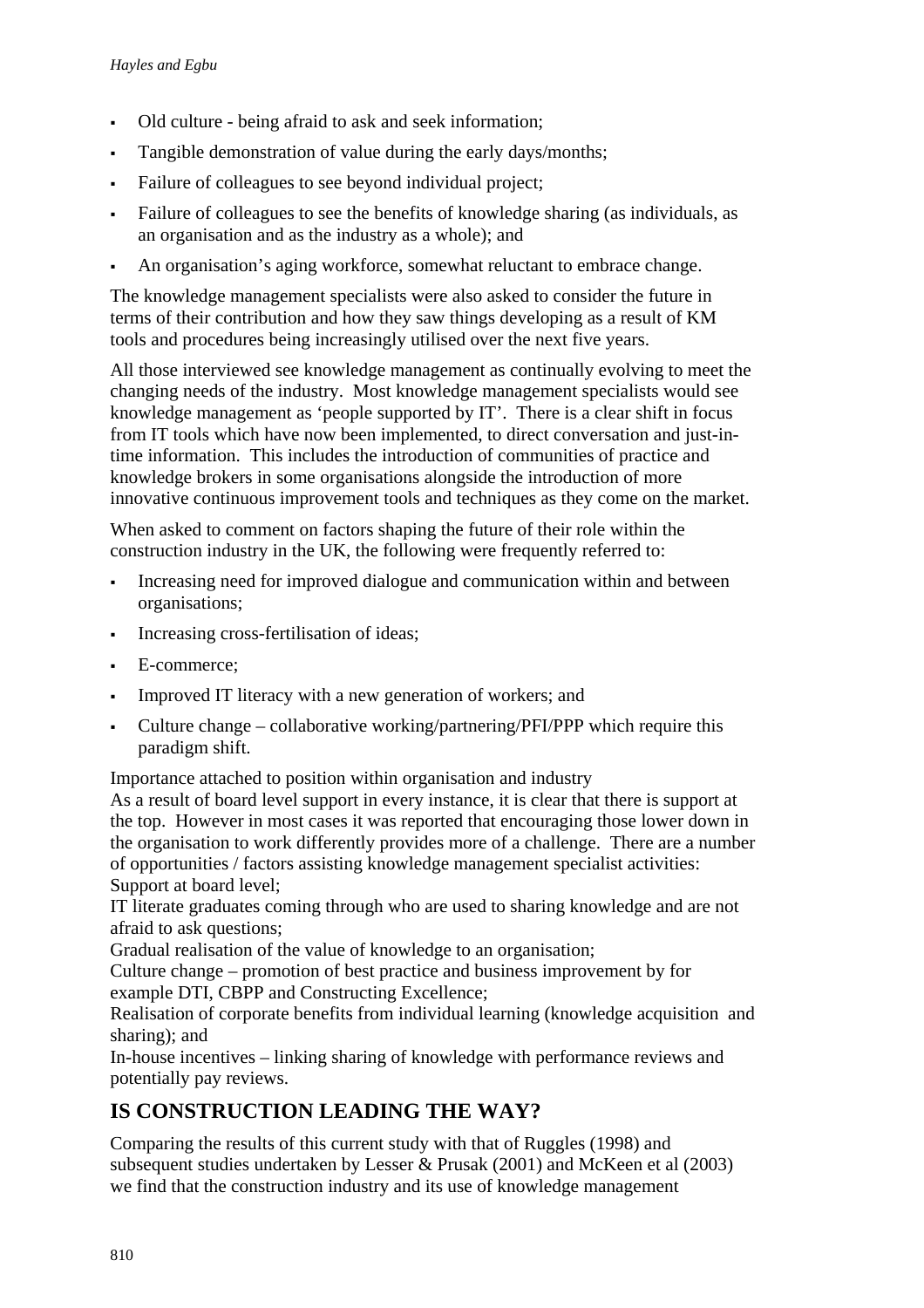specialists appears to be on a par if not ahead of other industries in the implementation of knowledge management initiatives such as intranets, knowledge repositories, decision support tools and groupware.

For example McKeen et al (2003) used Ruggles (1998) as a reference point to determine whether aims and challenges of knowledge management specialists' efforts have remain consistent and to determine whether any progress has been made. Ruggles (1998) established the four most common knowledge management projects underway in 1998 to be intranets, knowledge repositories, decision support tools and groupware.

Of those 41 organisations interviewed by McKeen et al (2003):

- >90% had intranets;
- 80% had knowledge repositories;
- 50% decision support tools; and
- 56% groupware.

Of those twenty organisations represented in our study:

- **100% had intranets:**
- 100% had knowledge repositories;
- 80% had decision support tools; and
- 70% groupware.

These results may reflect the nature of the construction industry, the need to learn from projects and the way in which construction is heading, including the growing importance of IT in the procurement and management of projects; also the time of the studies may impact on the results as IT and technological advancements have continued to develop exponentially over the past five years.

Also, when looking at the to-do list created by Ruggles:

- Mapping sources of internal expertise;
- Creating networks of knowledge workers; and
- Establishing new knowledge roles e.g. Knowledge Management Specialists or Chief Knowledge Officers.

McKeen et al (2003) report that by 2001, Lesser et al had established that:

- 55% completed expertise maps;
- 68% developed internal networks of knowledge workers; and
- 54% established new knowledge roles.

Our sample of 20 construction organisations shows that since 2001:

- 70% have completed expertise maps;
- 15% developed internal networks of knowledge workers;
- 100% of organisations had established knowledge roles; and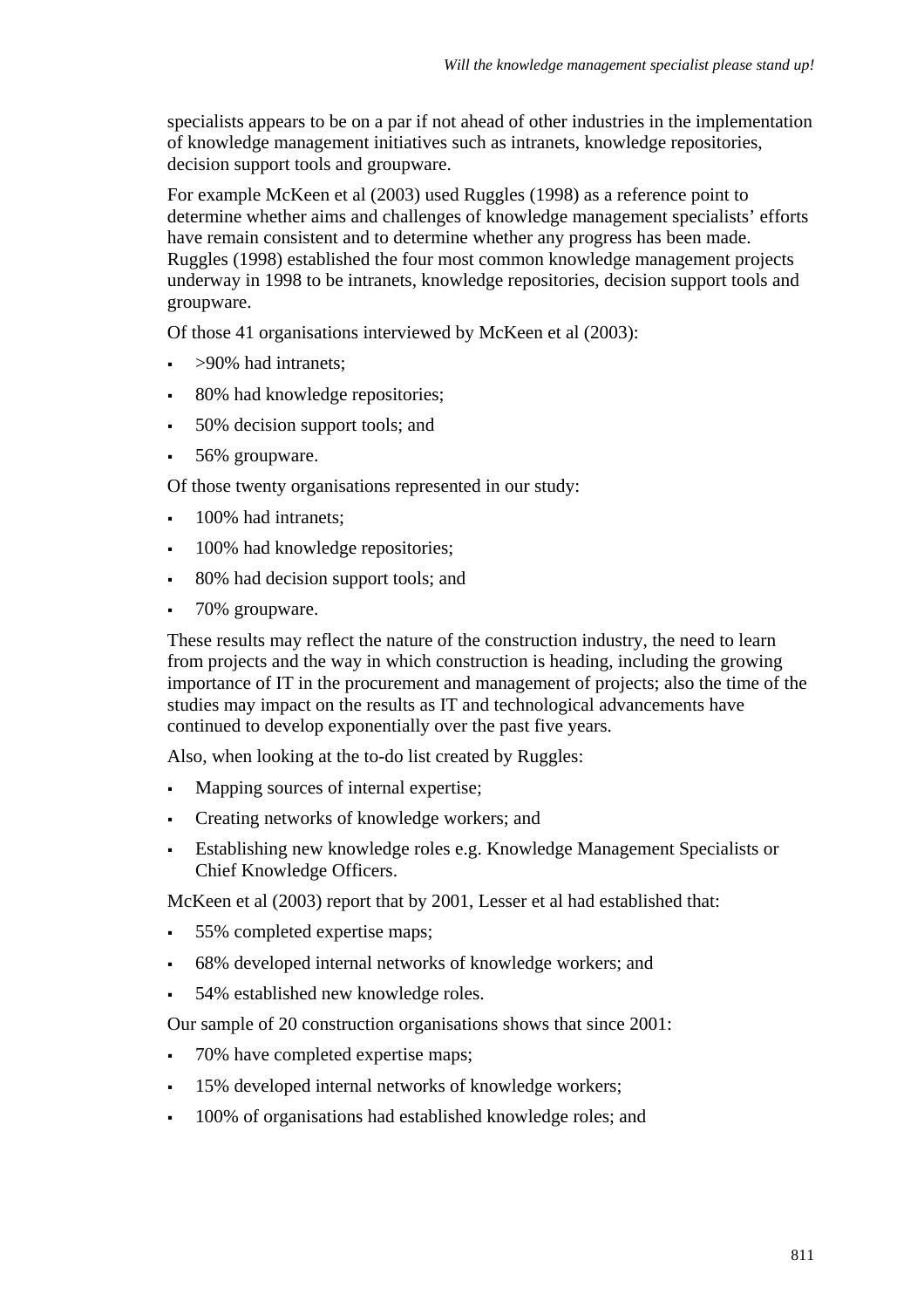60% of organisations (not including those knowledge management specialists interviewed) have established additional knowledge roles to assist the principle knowledge management specialists.

This reveals that the industry has been quicker to put IT in place than it has to develop the 'people' aspect of knowledge management. Ruggles (1998) cited IT taking centre stage too much, despite the fact that the 'should do's were non IT specific. It appears that it is an evolutionary process, and it has been necessary to put IT supported networks in place before building up 'communities of practice' and people-centred networks.

# **DISCUSSION**

Five principal assumptions can be taken from this study; these relate to the characteristics of the knowledge management specialist, colleague buy –in, the stimulus of IT and training, financial restraints and the culture change required. Each has been outlined below:

**The competencies, skills and attributes of the knowledge management specialist**  Most knowledge management specialists operating within the UK construction industry have similar competencies, skills and attributes. These are as follows:

- First generation of knowledge management specialists;
- On the whole in senior management positions where their appointment was made by the CEO;
- Established construction professionals with seniority and respect help to get the job done;
- Have a working knowledge of the organisation in which they are employed (its structure and practices), established over a decade or more
- Motivated by challenge not formal push-factors; and
- Possess a desire to exchange and manage knowledge better (whether internally or externally derived) through the introduction of new and innovative ways of creating, securing, distributing and retrieving knowledge using IT tools and better person-to-person communication.

## **Buy -in**

Despite seniority and board level support, knowledge management specialists report that it is difficult for the 'trickle down effect' to take place and colleagues to buy-in to some knowledge management initiatives.

This is an important issue and there appear to be mixed messages. CEOs of construction organisations believe enough in the value of knowledge management to take an active role and interest in creating these positions, but frequently do not see tangible returns that justify more significance cash investment. It appears that although these executives understand that knowledge is highly people-based, they are stuck with an investment model that is geared primarily towards technological implementation. The main challenges remain much the same:

- Changing people's behaviour; and
- Finding ways to measure the value and performance of knowledge assets.

This may change as word gets out; people attend meetings such as 'Doing the Knowledge' where other organisations share experiences and the benefits of initiating,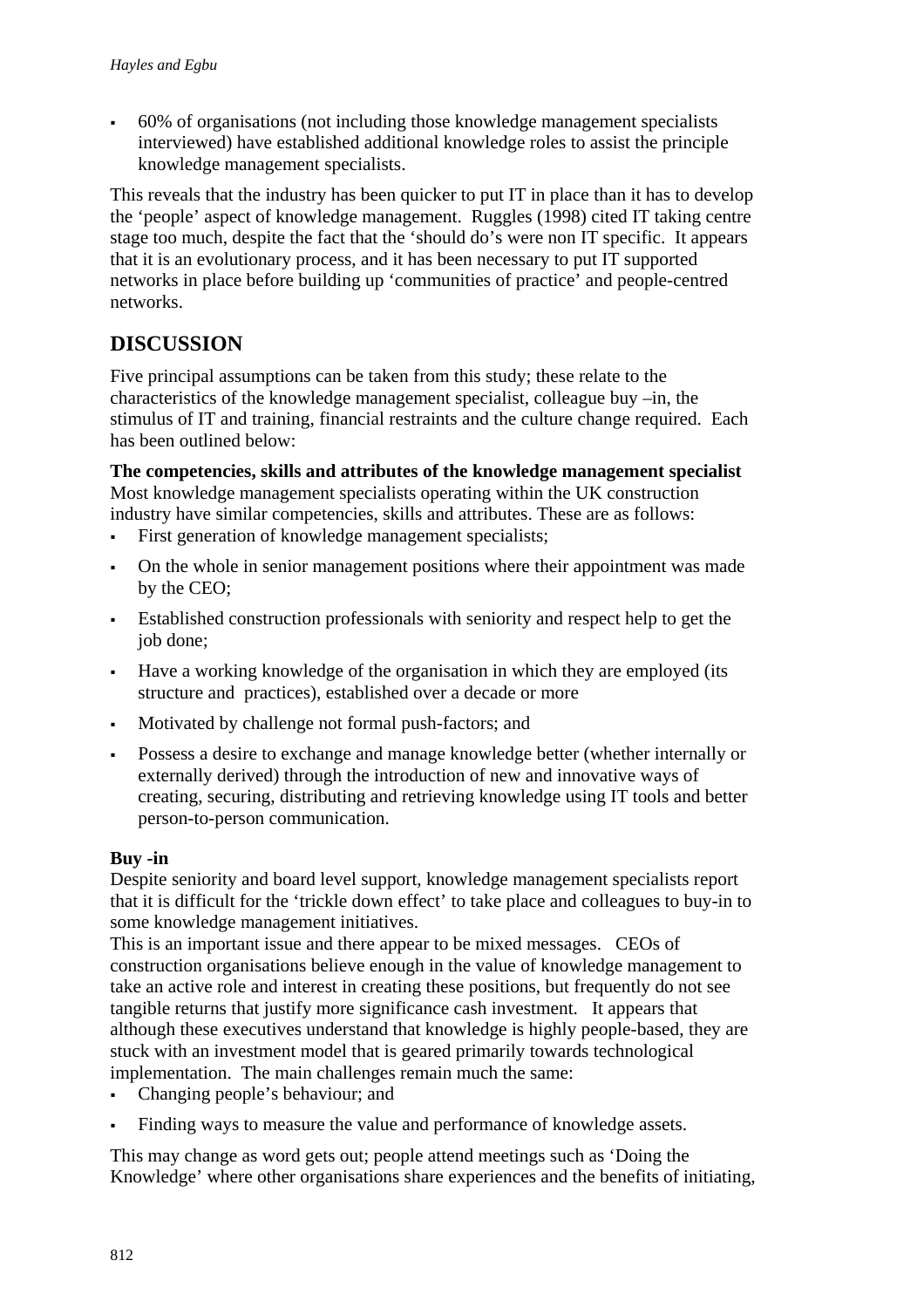supporting and implementing sometimes costly (initial outlay) knowledge management initiatives.

### **IT and training**

Determining what knowledge should be managed has become less of a concern. Indeed attempts seem to be in place to manage any and all knowledge, with the assistance of IT. As a result, resources are allocated to IT initiatives, which it is found still drive knowledge management within UK construction, in order to out bid competitors and win work. Training materials should include an overview of computer packages available e.g. groupware and decision support tools.

However awareness not training appears to be the key. A greater understanding of how the business works coupled with an understanding of how knowledge (both IT and person-centred) can be used and manipulated to gain competitive advantage.

Interestingly there is a shift by some of the foreword-thinking organisations and identified by McKeen et al (2003), in using knowledge to an organisations advantage by packaging it and turning it into goods and services for other organisations to buy. It will be interesting to see whether this shift, also identified in this current work within the UK construction Industry, is set to continue.

#### **Finance**

Calculating the impact of these changes also remains a problem. Many of the knowledge management specialists interviewed cite long-term organisation wide goals as methods of measurement. Knowledge management specialists are unlikely to get the resources they need until they can persuasively demonstrate the return in investment.

The survival of knowledge management specialists within UK construction may depend on making that economic case, assisted by organisations exhibiting competitive advantage through such investment.

In any event, the most talented and dedicated knowledge management specialist is unlikely to make much headway in a large organisation without resources at his/her disposal. However, convincing others of the value of sharing knowledge probably depends more on powers of persuasion than on big budgets and thus again relies on the skills and attributes of the individual.

#### **Culture change**

Results of this survey suggest that people within the organisations studied have frequently shown a reluctance to change their ways of work, not embracing knowledge management and this change of culture to facilitate its full effect. Employees are still reluctant to use these new products to share what they know with each other, with their colleagues (despite financial incentives) or to obtain new knowledge themselves that they can profitably apply to their work. Effectively changing people's behaviour and calculating the economic benefits of knowledge work – challenges identified by Ruggles (1998), Lesser et al (2001) and McKeen et al (2003) are important unfinished business for the knowledge management specialists.

## **CONCLUSIONS**

The following conclusions can be made:

 It is agreed that knowledge management is part of the culture change taking place within the industry and will not be an overnight success, but take time.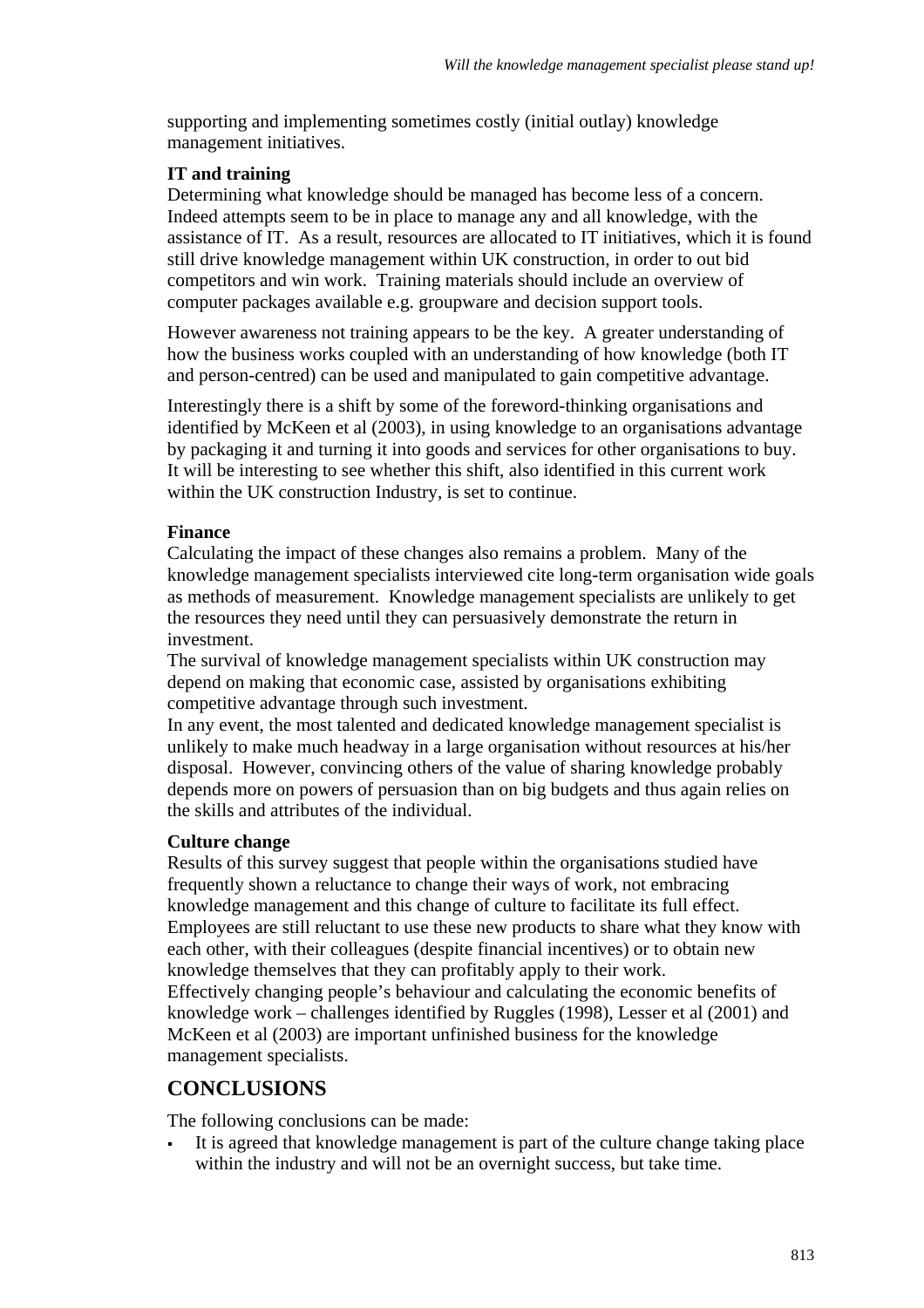Introduction to knowledge management within the university and college syllabus will help speed up the process;

- Recent encouragements (the UK government's prerequisite to achieve industrywide improvements and the desire of individual organisations to seek competitive advantage) will support and go some way to making the case for knowledge management;
- The twenty knowledge managements specialists interviewed for this study demonstrate both the diversity of backgrounds from which knowledge management specialists come and the wealth of experience many knowledge management specialists bring to the job;
- The competencies and skills required to undertake such a role demonstrate the invaluable contribution of both acquired knowledge and personal attributes necessary to fulfil the requirements of the job; and
- Changing people's behaviour is cited as the biggest impediment to knowledge transfer within organisations. Ironically, it is only after the technology exists and the IT is in place, that many organisations realise how vital the people factors are.

## **REFERENCES**

- Cross, R, Parker, A, Prusak, L and Borgatti, S P (2001) Knowing what we know: Supporting Knowledge Creation and Sharing in Social Networks. Organisational Dynamics 30(2),100-120.
- Despres, C and Chauvel, D (1999) Knowledge Management(s). Journal of Knowledge Management 3(2),110-120.
- Egbu, C and Botherill, K (2001) Knowledge Management and Intellectual Capital: benefits for project based industries In: J Kelly and K Hunter (eds.) Proceedings of the Construction and Building Conference (CoBRA), London: RICS Foundation.
- Grant, R M (1991) The Resource-based Theory of the Competitive Advantage: implications for strategy formulation. California Management review 34(Spring), 114-135.
- Grant, R M (2000) Shifts in the World Economy: the Drivers of Knowledge Management. Pp. 27-53, In: C Despres and D Chauvel (eds.) Knowledge Horizons. Woburn, MA: Butterworth-Heinemann.
- Ives, W, Torrey, B and Gordon, C (1998) Knowledge Management: an emerging discipline with a long history. Journal of Knowledge Management 1(4), 269-274.
- Kamara, J.M., Anumba, C.J. and Carrillo, P.M. (2002) "A CLEVER Approach to Selecting a Knowledge Management Strategy." International Journal of Project Management 20(3):205-211.
- Quintas, P (2002) Knowledge Management in the 21st century. In: Clegg, Booth, Clarke & Sominan (eds.) Deciphering Knowledge Management. New York: Springer Verlag.
- Lesser, E & Prusak, L (2001) Knowledge at Risk in an Uncertain Economy. Knowledge Connections, 3 (2).
- McAdam, R., McCreedy, S. (1999) "A Critical Review of Knowledge Management Models." The Learning Organisation 6(3):91-100
- McKeen, J., Staples, S. & Cohen, D. (2003) "Examining Knowledge Managers." Knowledge management Review. Sample Issue.